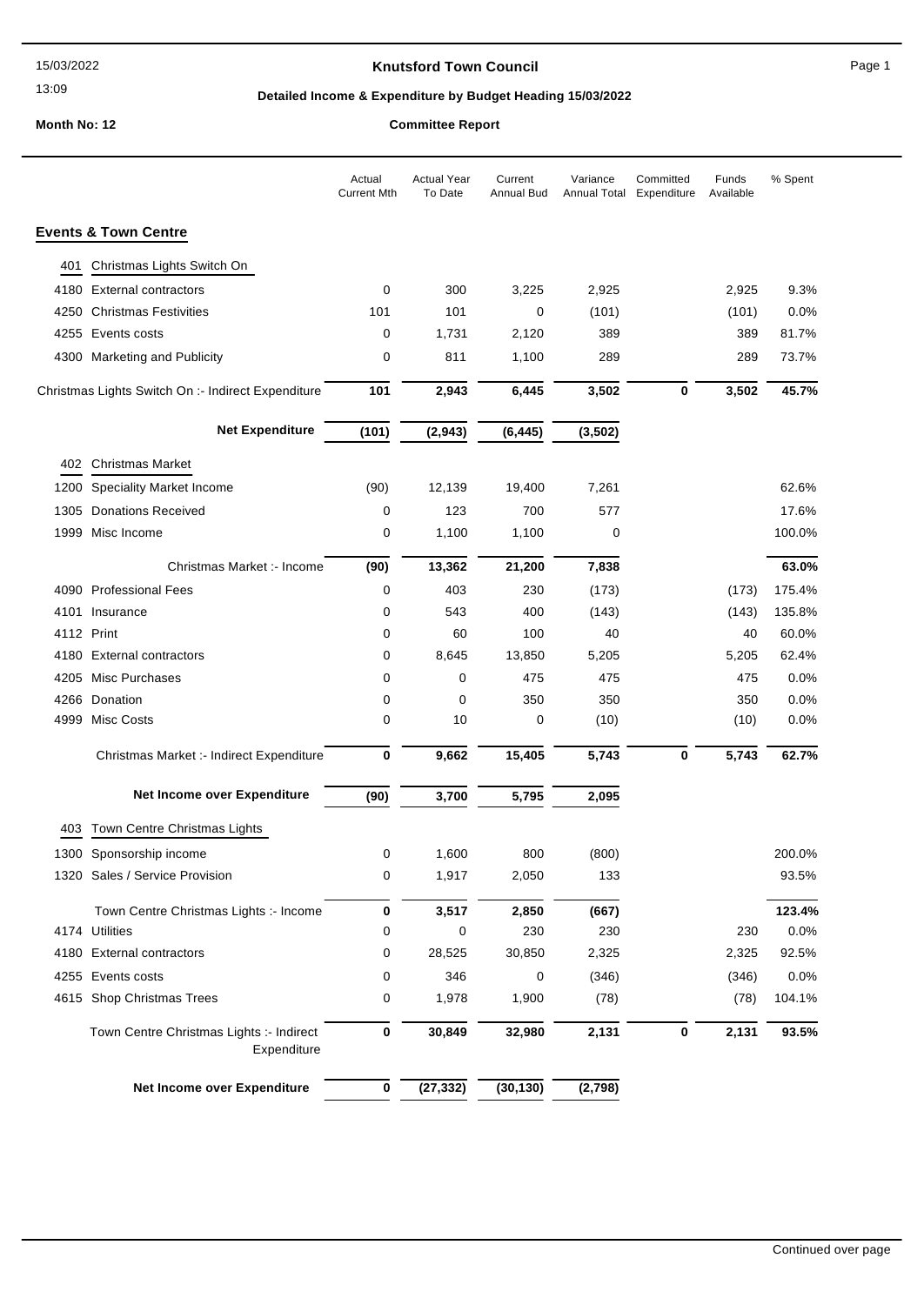#### **Knutsford Town Council Example 2** Page 2

## **Detailed Income & Expenditure by Budget Heading 15/03/2022**

|      |                                                          | Actual<br><b>Current Mth</b> | <b>Actual Year</b><br>To Date | Current<br>Annual Bud | Variance<br><b>Annual Total</b> | Committed<br>Expenditure | Funds<br>Available | % Spent |
|------|----------------------------------------------------------|------------------------------|-------------------------------|-----------------------|---------------------------------|--------------------------|--------------------|---------|
| 404  | Crib Service & Lantern Parade                            |                              |                               |                       |                                 |                          |                    |         |
|      | 1305 Donations Received                                  | 0                            | 0                             | 50                    | 50                              |                          |                    | 0.0%    |
|      | Crib Service & Lantern Parade: - Income                  | $\bf{0}$                     | $\bf{0}$                      | 50                    | 50                              |                          |                    | 0.0%    |
|      | 4180 External contractors                                | 0                            | 565                           | 775                   | 210                             |                          | 210                | 72.9%   |
|      | 4255 Events costs                                        | 0                            | 2,783                         | 2,700                 | (83)                            |                          | (83)               | 103.1%  |
|      | Crib Service & Lantern Parade: - Indirect<br>Expenditure | $\bf{0}$                     | 3,348                         | 3,475                 | 127                             | $\mathbf 0$              | 127                | 96.3%   |
|      | Net Income over Expenditure                              | $\bf{0}$                     | (3, 348)                      | (3, 425)              | (77)                            |                          |                    |         |
| 415  | Town Centre Management                                   |                              |                               |                       |                                 |                          |                    |         |
|      | 1315 Advertising Income                                  | 0                            | 2,410                         | 2,000                 | (410)                           |                          |                    | 120.5%  |
|      | 1320 Sales / Service Provision                           | 0                            | 322                           | 0                     | (322)                           |                          |                    | 0.0%    |
|      | Town Centre Management :- Income                         | 0                            | 2,732                         | 2,000                 | (732)                           |                          |                    | 136.6%  |
|      | 4112 Print                                               | 0                            | 907                           | 820                   | (87)                            |                          | (87)               | 110.6%  |
|      | 4180 External contractors                                | 0                            | 921                           | 0                     | (921)                           | 200                      | (1, 121)           | 0.0%    |
| 4205 | Misc Purchases                                           | 0                            | 45                            | 0                     | (45)                            |                          | (45)               | 0.0%    |
| 4240 | Benchmarking                                             | 0                            | 0                             | 750                   | 750                             |                          | 750                | 0.0%    |
| 4300 | Marketing and Publicity                                  | 0                            | 2,505                         | 3,360                 | 855                             |                          | 855                | 74.6%   |
| 4625 | Coach Friendly Town Scheme                               | 0                            | 0                             | 1,500                 | 1,500                           |                          | 1,500              | 0.0%    |
|      | 4630 Promotional Events                                  | 0                            | 1,134                         | 3,000                 | 1,866                           |                          | 1,866              | 37.8%   |
|      | 4999 Misc Costs                                          | 0                            | (0)                           | 0                     | 0                               |                          | 0                  | 0.0%    |
|      | Town Centre Management :- Indirect Expenditure           | $\pmb{0}$                    | 5,513                         | 9,430                 | 3,917                           | 200                      | 3,717              | 60.6%   |
|      | Net Income over Expenditure                              | $\bf{0}$                     | (2,781)                       | (7, 430)              | (4, 649)                        |                          |                    |         |
| 420  | <b>Pumpkin Path</b>                                      |                              |                               |                       |                                 |                          |                    |         |
| 1300 | Sponsorship income                                       | 0                            | 350                           | 250                   | (100)                           |                          |                    | 140.0%  |
|      | 1305 Donations Received                                  | $\Omega$                     | 266                           | 500                   | 234                             |                          |                    | 53.3%   |
|      | Pumpkin Path :- Income                                   | 0                            | 616                           | 750                   | 134                             |                          |                    | 82.2%   |
|      | 4180 External contractors                                | 0                            | 800                           | 800                   | 0                               |                          | 0                  | 100.0%  |
|      | 4255 Events costs                                        | 0                            | 1,928                         | 1,450                 | (478)                           |                          | (478)              | 133.0%  |
|      | 4266 Donation                                            | 0                            | 86                            | 0                     | (86)                            |                          | (86)               | 0.0%    |
|      | 4300 Marketing and Publicity                             | 0                            | 567                           | 650                   | 83                              |                          | 83                 | 87.3%   |
|      | Pumpkin Path :- Indirect Expenditure                     | 0                            | 3,382                         | 2,900                 | (482)                           | $\pmb{0}$                | (482)              | 116.6%  |
|      | Net Income over Expenditure                              | $\pmb{0}$                    | (2,765)                       | (2, 150)              | 615                             |                          |                    |         |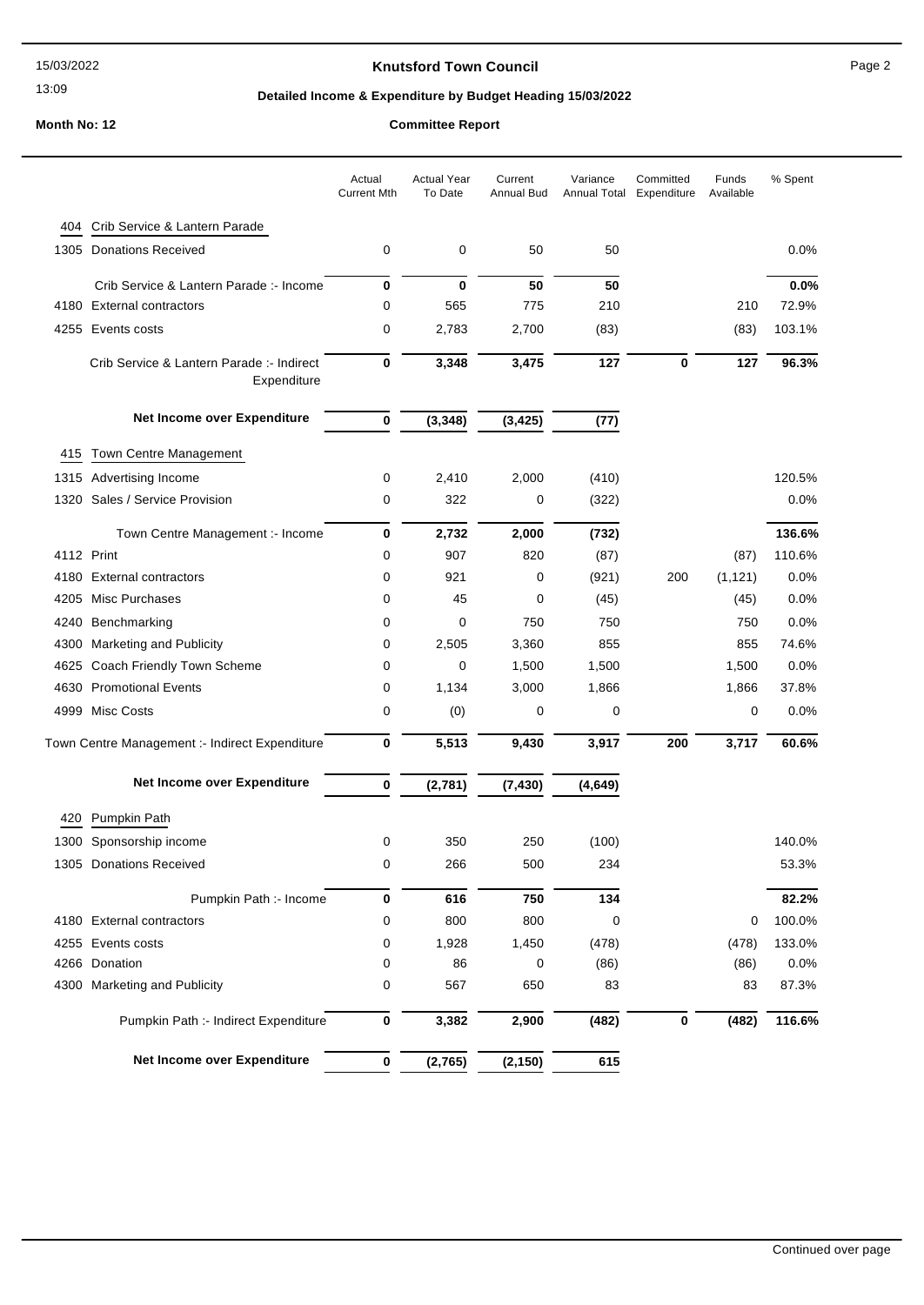#### **Knutsford Town Council Example 20 Apr 20 Apr 20 Apr 20 Apr 20 Apr 20 Apr 20 Apr 20 Apr 20 Apr 20 Apr 20 Apr 20 Apr 20 Apr 20 Apr 20 Apr 20 Apr 20 Apr 20 Apr 20 Apr 20 Apr 20 Apr 20 Apr 20 Apr 20 Apr 20 Apr 20 Apr 20 Apr**

## **Detailed Income & Expenditure by Budget Heading 15/03/2022**

|      |                                                 | Actual<br><b>Current Mth</b> | <b>Actual Year</b><br>To Date | Current<br>Annual Bud | Variance<br>Annual Total | Committed<br>Expenditure | Funds<br>Available | % Spent |
|------|-------------------------------------------------|------------------------------|-------------------------------|-----------------------|--------------------------|--------------------------|--------------------|---------|
| 421  | <b>Bunny Hop</b>                                |                              |                               |                       |                          |                          |                    |         |
| 1300 | Sponsorship income                              | 0                            | 0                             | 250                   | 250                      |                          |                    | 0.0%    |
|      | Bunny Hop :- Income                             | 0                            | 0                             | 250                   | 250                      |                          |                    | 0.0%    |
|      | 4255 Events costs                               | 0                            | 9                             | 200                   | 191                      |                          | 191                | 4.6%    |
|      | 4300 Marketing and Publicity                    | 0                            | 0                             | 300                   | 300                      |                          | 300                | 0.0%    |
|      | Bunny Hop :- Indirect Expenditure               | $\bf{0}$                     | 9                             | 500                   | 491                      | $\bf{0}$                 | 491                | 1.9%    |
|      | Net Income over Expenditure                     | 0                            | (9)                           | (250)                 | (241)                    |                          |                    |         |
| 425  | Knutsfordian Exhibition                         |                              |                               |                       |                          |                          |                    |         |
|      | 1305 Donations Received                         | 0                            | 38                            | 250                   | 212                      |                          |                    | 15.1%   |
|      | 1320 Sales / Service Provision                  | 0                            | 708                           | 500                   | (208)                    |                          |                    | 141.7%  |
|      | Knutsfordian Exhibition :- Income               | $\bf{0}$                     | 746                           | 750                   | 4                        |                          |                    | 99.5%   |
|      | 4060 Refreshments/catering                      | 0                            | 255                           | 0                     | (255)                    |                          | (255)              | 0.0%    |
|      | 4180 External contractors                       | 0                            | 480                           | 480                   | 0                        |                          | 0                  | 100.0%  |
|      | 4255 Events costs                               | 0                            | 703                           | 700                   | (3)                      |                          | (3)                | 100.4%  |
|      | 4300 Marketing and Publicity                    | 0                            | 323                           | 320                   | (3)                      |                          | (3)                | 100.8%  |
|      | Knutsfordian Exhibition :- Indirect Expenditure | 0                            | 1,761                         | 1,500                 | (261)                    | $\bf{0}$                 | (261)              | 117.4%  |
|      | Net Income over Expenditure                     | $\overline{\mathbf{0}}$      | (1,014)                       | (750)                 | 264                      |                          |                    |         |
| 430  | Town Awards                                     |                              |                               |                       |                          |                          |                    |         |
|      | 1300 Sponsorship income                         | 0                            | 500                           | 500                   | 0                        |                          |                    | 100.0%  |
|      | Town Awards :- Income                           | 0                            | 500                           | 500                   | 0                        |                          |                    | 100.0%  |
|      | 4060 Refreshments/catering                      | 0                            | 252                           | 275                   | 23                       |                          | 23                 | 91.5%   |
|      | 4112 Print                                      | 0                            | 0                             | 150                   | 150                      |                          | 150                | 0.0%    |
|      | 4151 Venue Hire Costs                           | 0                            | 250                           | 0                     | (250)                    |                          | (250)              | 0.0%    |
|      | 4255 Events costs                               | 0                            | 11                            | 75                    | 64                       |                          | 64                 | 14.4%   |
|      | Town Awards :- Indirect Expenditure             | 0                            | 512                           | 500                   | (12)                     | 0                        | (12)               | 102.5%  |
|      | Net Income over Expenditure                     | 0                            | (12)                          | $\bf{0}$              | 12                       |                          |                    |         |
| 435  | <b>ReFresh Knutsford</b>                        |                              |                               |                       |                          |                          |                    |         |
| 4151 | Venue Hire Costs                                | 0                            | 400                           | 0                     | (400)                    |                          | (400)              | 0.0%    |
| 4255 | Events costs                                    | 0                            | 20                            | 0                     | (20)                     |                          | (20)               | 0.0%    |
|      | 4300 Marketing and Publicity                    | 0                            | 269                           | 0                     | (269)                    |                          | (269)              | 0.0%    |
|      | ReFresh Knutsford :- Indirect Expenditure       | $\pmb{0}$                    | 689                           | $\bf{0}$              | (689)                    | 0                        | (689)              |         |
|      | <b>Net Expenditure</b>                          | 0                            | (689)                         | 0                     | 689                      |                          |                    |         |
|      |                                                 |                              |                               |                       |                          |                          |                    |         |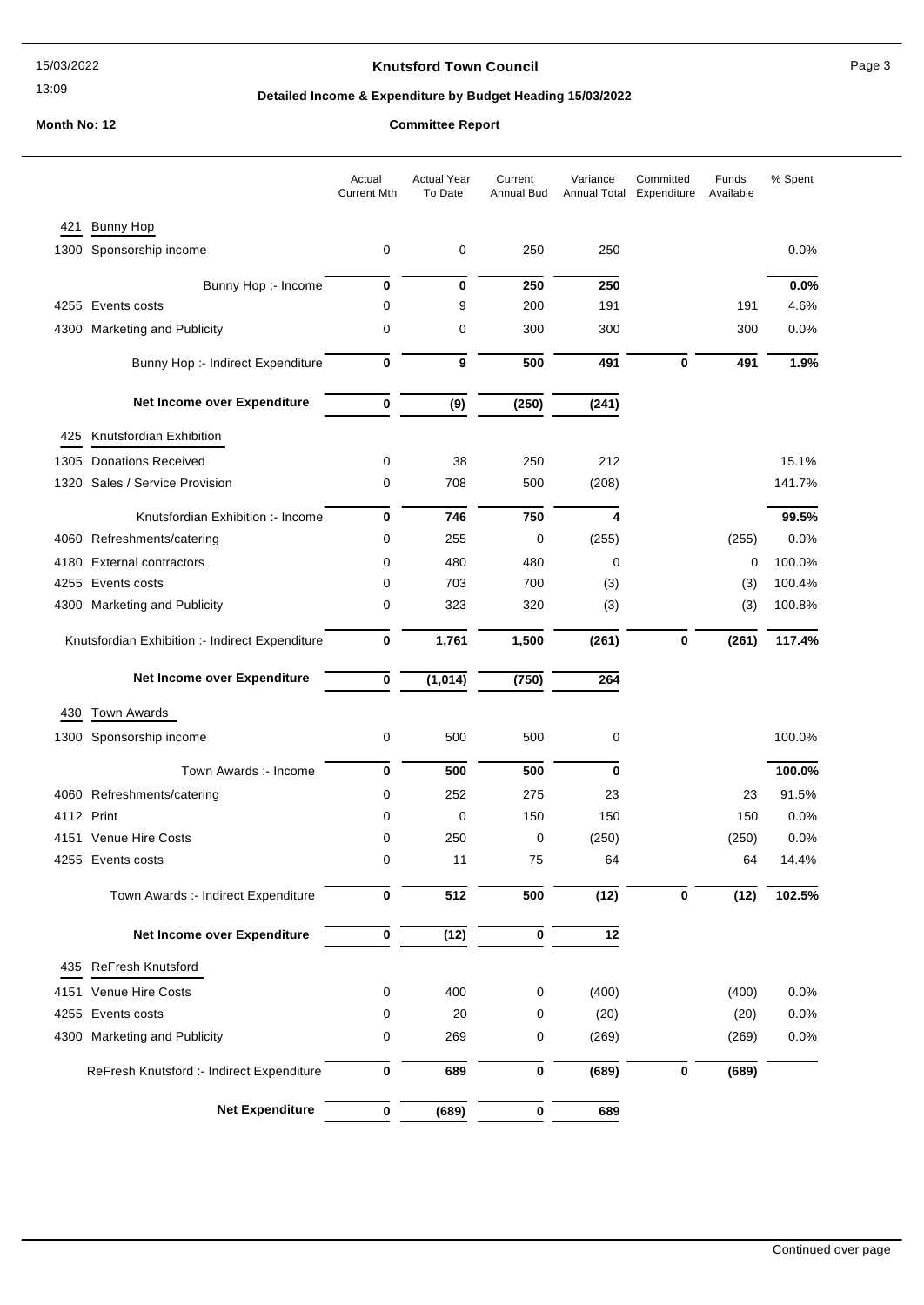#### **Knutsford Town Council Example 20 A Research 20 A Research 20 A Research 20 A Research 20 A Research 20 A Research 20 A Research 20 A Research 20 A Research 20 A Research 20 A Research 20 A Research 20 A Research 20 A R**

## **Detailed Income & Expenditure by Budget Heading 15/03/2022**

|      |                                                 | Actual<br><b>Current Mth</b> | <b>Actual Year</b><br>To Date | Current<br>Annual Bud | Variance<br>Annual Total | Committed<br>Expenditure | Funds<br>Available | % Spent |
|------|-------------------------------------------------|------------------------------|-------------------------------|-----------------------|--------------------------|--------------------------|--------------------|---------|
| 440  | <b>Music Festival</b>                           |                              |                               |                       |                          |                          |                    |         |
| 1300 | Sponsorship income                              | 0                            | 1,000                         | 1,000                 | 0                        |                          |                    | 100.0%  |
| 1305 | <b>Donations Received</b>                       | 0                            | 86                            | 0                     | (86)                     |                          |                    | 0.0%    |
| 1320 | Sales / Service Provision                       | 0                            | 3,112                         | 5,400                 | 2,288                    |                          |                    | 57.6%   |
|      | Music Festival :- Income                        | 0                            | 4,198                         | 6,400                 | 2,202                    |                          |                    | 65.6%   |
|      | 4107 Paypal Transaction Fees                    | 0                            | 127                           | 0                     | (127)                    |                          | (127)              | 0.0%    |
|      | 4151 Venue Hire Costs                           | 0                            | 500                           | 625                   | 125                      |                          | 125                | 80.0%   |
| 4180 | <b>External contractors</b>                     | 0                            | 3,626                         | 4,250                 | 624                      |                          | 624                | 85.3%   |
|      | 4255 Events costs                               | 56                           | 5,370                         | 7,125                 | 1,755                    |                          | 1,755              | 75.4%   |
|      | 4300 Marketing and Publicity                    | 0                            | 1,706                         | 1,900                 | 194                      |                          | 194                | 89.8%   |
|      | Music Festival :- Indirect Expenditure          | 56                           | 11,329                        | 13,900                | 2,571                    | 0                        | 2,571              | 81.5%   |
|      | Net Income over Expenditure                     | (56)                         | (7, 131)                      | (7, 500)              | (369)                    |                          |                    |         |
|      |                                                 |                              |                               |                       |                          |                          |                    |         |
| 445  | <b>Taste Knutsford</b>                          |                              |                               |                       |                          |                          |                    |         |
|      | 1320 Sales / Service Provision                  | 0                            | 6,780                         | 4,000                 | (2,780)                  |                          |                    | 169.5%  |
|      | Taste Knutsford :- Income                       | 0                            | 6,780                         | 4,000                 | (2,780)                  |                          |                    | 169.5%  |
| 4107 | <b>Paypal Transaction Fees</b>                  | 0                            | 135                           | 0                     | (135)                    |                          | (135)              | 0.0%    |
| 4255 | Events costs                                    | 309                          | 2,462                         | 3,000                 | 538                      | 1,290                    | (752)              | 125.1%  |
| 4300 | Marketing and Publicity                         | 0                            | 30                            | 400                   | 370                      |                          | 370                | 7.5%    |
| 4999 | Misc Costs                                      | 0                            | 39                            | 100                   | 61                       |                          | 61                 | 39.0%   |
|      | Taste Knutsford :- Indirect Expenditure         | 309                          | 2,666                         | 3,500                 | 834                      | 1,290                    | (456)              | 113.0%  |
|      | Net Income over Expenditure                     | (309)                        | 4,114                         | 500                   | (3,614)                  |                          |                    |         |
| 450  | Other Events / Projects                         |                              |                               |                       |                          |                          |                    |         |
| 1201 | <b>Makers Market Income</b>                     | 0                            | 891                           | 4,250                 | 3,359                    |                          |                    | 21.0%   |
|      | 1205 Payments Recovered                         | 200                          | 1,200                         | 2,000                 | 800                      |                          |                    | 60.0%   |
|      | 1300 Sponsorship income                         | $\Omega$                     | $\Omega$                      | 250                   | 250                      |                          |                    | 0.0%    |
|      | Other Events / Projects :- Income               | 200                          | 2,091                         | 6,500                 | 4,409                    |                          |                    | 32.2%   |
|      | 4090 Professional Fees                          | 0                            | (2,000)                       | 2,000                 | 4,000                    | 2,000                    | 2,000              | 0.0%    |
|      | 4125 Website Costs                              | 0                            | 12                            | 0                     | (12)                     |                          | (12)               | 0.0%    |
|      | 4601 Remembrance Sunday                         | 0                            | 959                           | 1,000                 | 41                       |                          | 41                 | 95.9%   |
|      | 4602 Art Trail                                  | 0                            | 265                           | 500                   | 235                      |                          | 235                | 53.1%   |
|      | 4604 Flowers in Wallwood                        | 0                            | 75                            | 750                   | 675                      |                          | 675                | 10.0%   |
|      | 4605 Town Centre Bunting                        | 0                            | 1,790                         | 2,600                 | 810                      |                          | 810                | 68.8%   |
|      | 4650 Young Artist of the Year                   | 0                            | 0                             | 500                   | 500                      |                          | 500                | 0.0%    |
|      | Other Events / Projects :- Indirect Expenditure | 0                            | 1,102                         | 7,350                 | 6,248                    | 2,000                    | 4,248              | 42.2%   |
|      | Net Income over Expenditure                     | 200                          | 989                           | (850)                 | (1,839)                  |                          |                    |         |